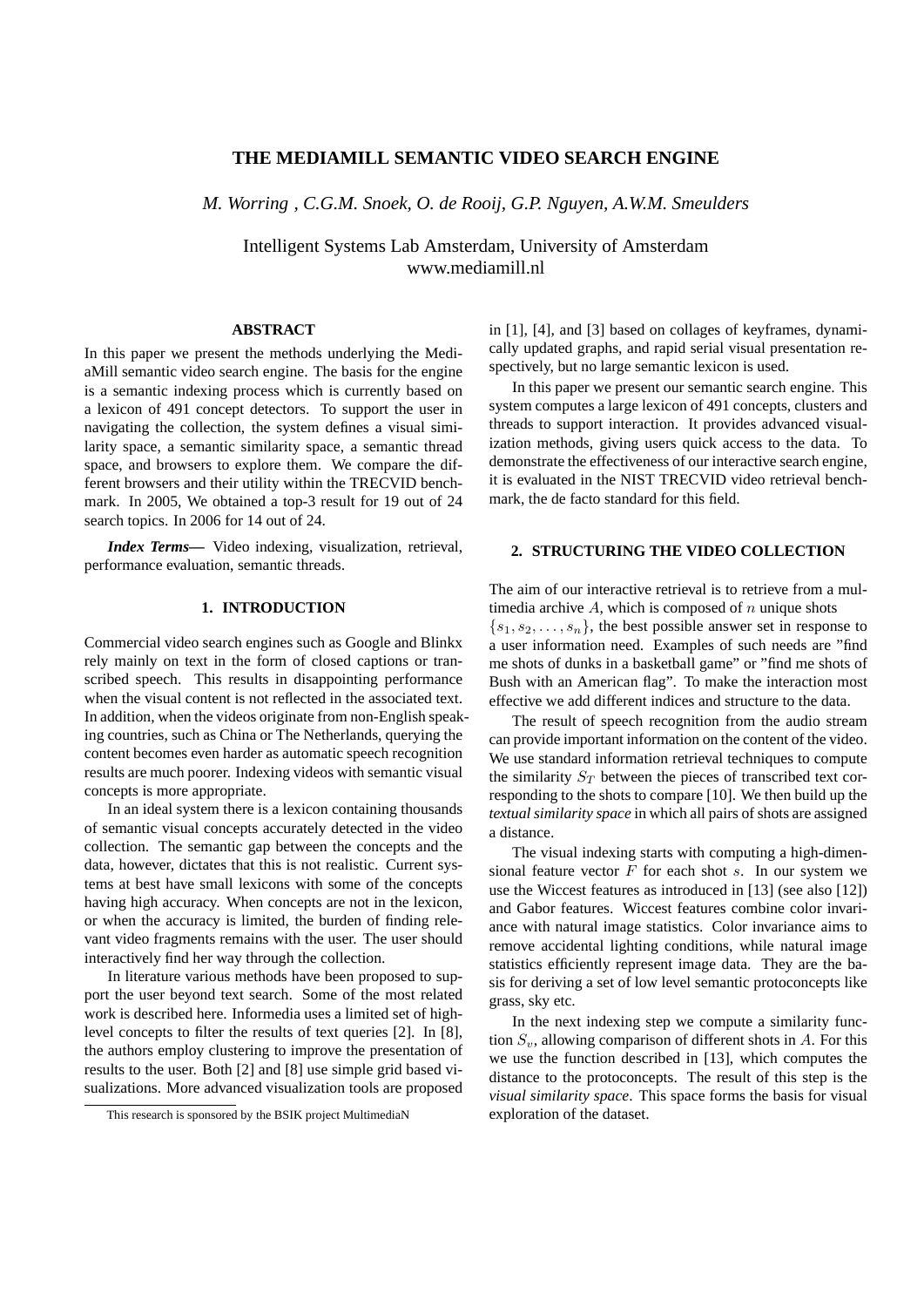We now move on to the more specific topic of adding semantic indexing to the data, which is the process of associating every shot  $s$  in the database with a measure of presence  $P_i$  of the given concept j.

The central assumption in our semantic indexing architecture is that any broadcast video is the result of an authoring process. For authoring-driven analysis we proposed the semantic pathfinder [11], composed of three analysis steps following the reverse authoring process. Each analysis step in the path detects semantic concepts. In addition, one can exploit the output of an analysis step in the path as the input for the next one. The semantic pathfinder starts in the *content analysis step*. In this analysis step, we follow a data-driven approach, using an optimal fusion of visual and textual information, for indexing semantics. In the *style analysis step* we tackle the indexing problem by viewing a video from the perspective of production. Rather than focussing on consistency in content, we focus here on the consistency in the video production process. Finally, in the *context analysis step*, we analyze the semantics of a shot by taking the scores of other concepts for this shot into account. One would expect that some concepts, like *vegetation*, have their emphasis on content where the style (of the camera work that is) and context (of concepts like *graphics*) do not add much. In contrast, concepts like *airplane*, might profit from an observed high score on *sky* and a low score on *indoor*. The virtue of the semantic pathfinder is its ability to find the best path of analysis steps on a per-concept basis. The generic indexing structure is used to create a lexicon of 491 concepts, using the combined annotated examples of MediaMill [12] and LSCOM [5] as training set. Elements in the lexicon range from specific persons to generic classes of people, generic settings, specific and generic objects etc. Every shot  $s_i$  is now described by a probability vector  $\{P_1, P_2, \ldots, P_{491}\}.$ 

Given two probability vectors, we use similarity function  $S_C$  to compare shots, now on the basis of their semantics.  $S_C$ resembles histogram intersection, adding the minimum probability of the two shots for concept  $j$  over the whole vector  $P$ . This yields the *semantic similarity space*.

The semantic similarity space induced by  $S_C$  is complex as shots can be related to several concepts. Therefore, we propose to add additional navigation structure composed of a collection of linear paths, called *threads*, through the data. Such a linear path is easy to navigate by simply moving back and forth. The question is how to select the different elements which constitute the path and the ordering of those elements.

When the whole collection is considered, the first obvious ordering is time. So our first thread is the time thread  $T<sup>t</sup>$ . A complete set of threads  $T^l = \{T^l_1, ..., T^l_{491}\}$  on the whole collection is defined by the concepts in the lexicon. The ranking based on P provides the ordering.

The question arises how to proceed if we want to compute semantic threads based on the semantic similarity space, but which are not in 1-1 correspondence with one element in the



**Fig. 1**. A simplified overview of the computation steps required to support the user in interactive access to a video collection. Note, that for the vectors  $T$ ,  $F$  and  $P$  only two dimensions are shown.

lexicon? This requires to consider the whole space and to find shots that share similar semantics. To find such groups we perform k-means clustering in the semantic similarity space. The elements of each group define the elements of the set of threads  $T^s = \{T^s_1, ..., T^s_k\}$ . Ordering of these elements is done by applying a shortest path algorithm inside the cluster. So, shots with similar semantic content are near each other in the thread.

The *Semantic thread space* is composed of  $T^l$  and  $T^s$ . An overview of all the steps performed in the structuring of the video collection is given in Fig. 1.

#### **3. INTERACTIVE SEARCH**

The visual similarity space and the thread space define the basis for interaction with the user. Both of them require different visualization methods to provide optimal support. We developed four different browsers, which one to use depends on the information need. The CrossBrowser is defined for those cases where there is a direct relation between the information need and one of the concepts in the lexicon. If a more com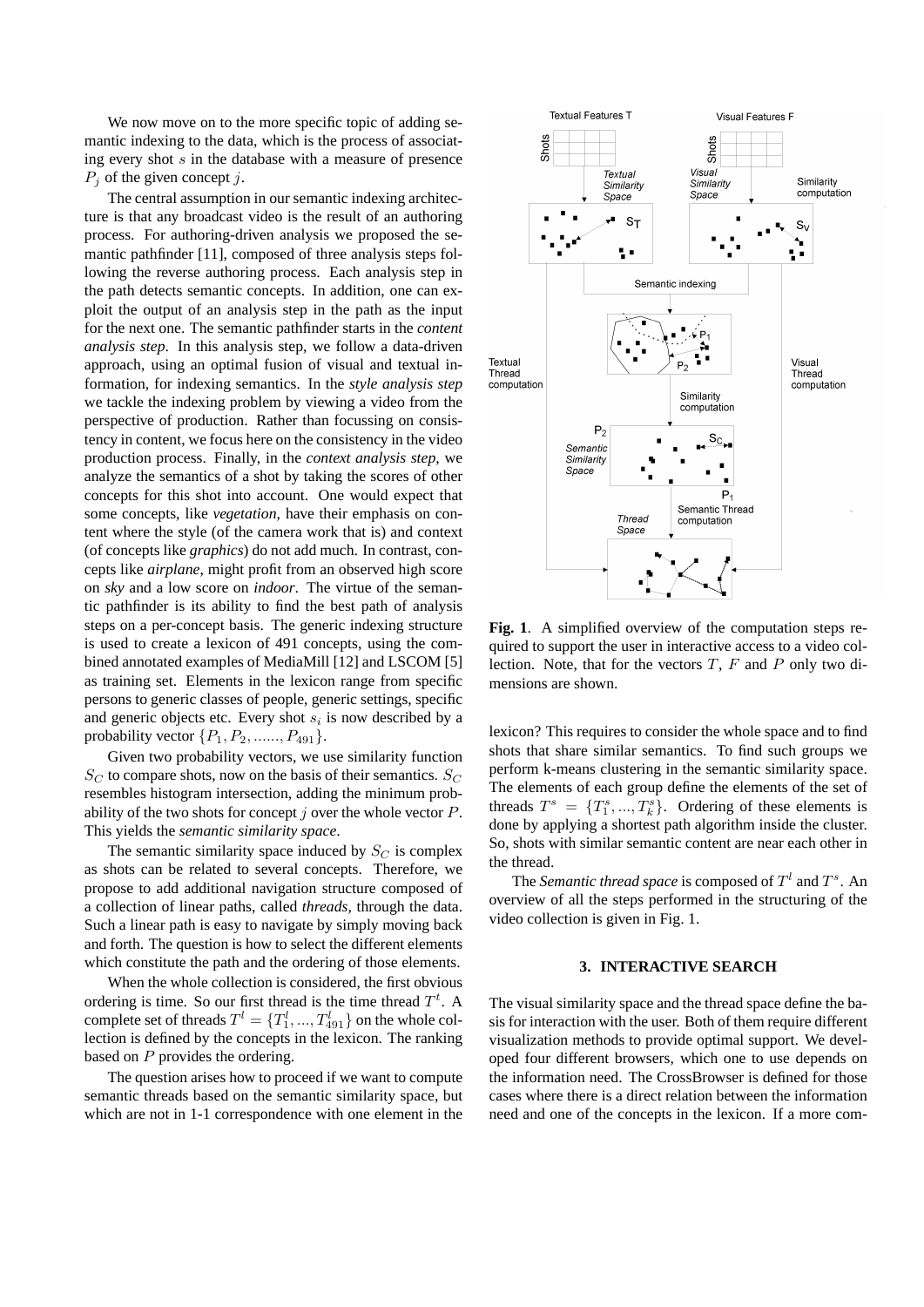plex relation between the need and the lexicon is present, the user should be provided with more semantic navigation possibilities and the SphereBrowser and RotorBrowser are most appropriate. Finally, when there is no semantic relation, we have to interact directly with visual similarity space and this is supported in the GalaxyBrowser. The different browsers are visualized in Fig. 2.

The *CrossBrowser* visualizes a single thread  $T_j^l$  based on a selected concept  $j$  from the lexicon versus the time thread  $T<sup>t</sup>$  [12]. They are organized in a cross, with  $T<sup>t</sup><sub>j</sub>$  along the vertical axis and  $T<sup>t</sup>$  along the horizontal axis. Except for threads based on the lexicon, this browser can also be used if the user performs a textual query on the speech recognition result associated with the data, as this leads to a linear ranking also.

In the *SphereBrowser* the time thread  $T<sup>t</sup>$  is also presented along the horizontal axis [12]. For each element in the time thread, the vertical axis is used to visualize the semantic thread  $T_j^s$  this particular element is part of. Users start the search by selecting a current point in the semantic similarity space by taking the top ranked element in a textual query, or a lexicon based query. The user can also select any element in one of the other browsers and take that as a starting point. They then browse the thread space by navigating time or by navigating along a semantic thread.

The *RotorBrowser* takes the notion of semantic threads a step further and exploits the observation that a shot does not only share semantics with other shots, but can share similar speech or similar visual content. The RotorBrowser therefore visualizes the currently active shot and the semantic thread  $T_j^s$ in which this shot occurs. Additional threads are then created on demand, starting from the current shot using visual similarity  $S_V$  and textual similarity  $S_T$  respectively. They provide the directions along which the user can navigate.

Browsing visual similarity space is the most difficult task as there are no obvious dimensions on which to base the display [6][12]. The core of the *GalaxyBrowser* is formed by a projection of the high-dimensional similarity space induced by  $S_v$  to the two dimensions of the screen. This projection is based on ISOMAP and Stochastic Neighbor Embedding. However, in these methods an element is represented as a point. When applied to images it leads to visualizations where images are overlapping one another. We therefore extended the methods to assure that images show very limited overlap. The result is a two-dimensional space where images are well visible and images next to each other have similar visual characteristics. A great advantage of this is that similar images are typically all relevant to the information need and can thus be selected by one interaction of the user.

### **4. EXPERIMENTS**

We performed our experiments within the interactive search task of the 2005 and 2006 NIST TRECVID benchmark, due to space limitations we only show results for 2006 here, for



**Fig. 2**. Browsers in the MediaMill search engine. Top left the CrossBrowser (showing a ranked query result vertically and the timeline of the program horizontally), bottom left the SphereBrowser (with a tennis thread in the center), top right the GalaxyBrowser (several clusters of different maps visible) and bottom right the RotorBrowser (showing several threads containing the current shot) .



**Fig. 3**. Interactive search results for 24 topics, results for the users of the different browsers are indicated with special markers.

2005 see [12]. The video archive used in 2006 is composed of 320 hours of US, Arabic, and Chinese broadcast news sources, recorded in MPEG-1 during November 2004. The test data contains about 150 hours. Together with the video archive came automatic speech recognition results and machine translations donated by a US government contractor. The Fraun